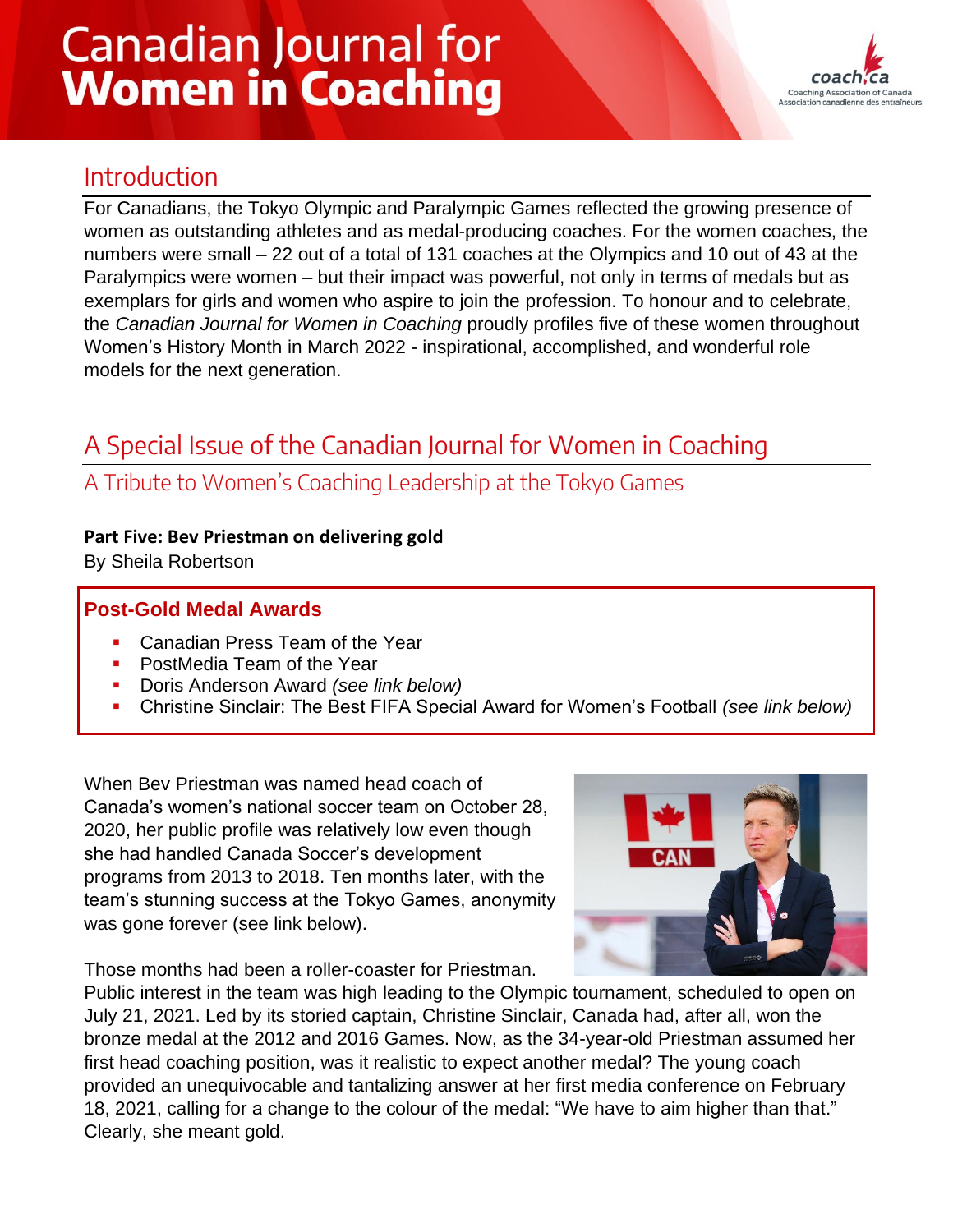The comment was part of Priestman's deliberate plan to motivate the players through "a big, bold vision even though some people thought I was crazy with only five months to go, but I sensed that the team was too comfortable, even a little flat, living off bronze medals."

Priestman had to overcome two immediate challenges. One was her limited contact with the players as COVID-19 forced the team's practices and games into a year-long dormancy that produced a slightly demotivated mindset. She also had to merge the dissimilar systems and tactics the players experienced under the various coaches for whom they played professionally. Her method was to simplify operations and develop behaviours and a valuesdriven culture that would cement the team's identity as strong-willed and totally connected. "I want anyone watching our team to say, 'That's who Canada is."

Priestman's personal values – bravery, passion, humility, people (over process), and respect – mirror her vision. When players and staff ranked bravery as their lowest value, she interpreted that to mean playing it safe. Such an attitude, she believed, would deny them the gold medal. "Bravery became the underpinning part of changing the colour of the medal; we went after bravery in everything we did," she said. Also essential was developing a strategy for winning that all-important fifth game. Failure to do so in 2012 and 2016 put Canada into the bronze medal game, and that she was determined to avoid in 2021.

Priestman believes the COVID restrictions played to her ability to adapt. "Adaptability is my strength; but many of the staff struggled because they were used to a process-driven way of doing things." To help achieve the necessary change, she invited Neil Dewsnip, technical director of Plymouth Argyle Football Club, to share her Tokyo journey as advisor/mentor.

Dewsnip's advice was pointed: "Bev," he said, "ignore the circus; focus on picking the right team and making the right subs. If you get that right, you'll win the gold medal. Well, that's what I did. I have really bought into the need for a mentor as someone who can take a helicopter view and remove all the noise and clutter. Mentors are massive."

Becoming the coach who would deliver gold was a long, hard process. "This year I was the best I've been," she said. "The Bev five years ago was the complete opposite. I was doing everything; it's how I had always been, getting down in the trenches." A critical turning point was her move to England in 2018 to work with Phil Neville, head coach of the Lionesses and a former Manchester United stalwart. Her two years with him were a valuable training ground for future leadership.

#### Tracing an Improbable Journey

While discussing the Olympic preparation and tournament is relevant to understanding Priestman the coach, her pathway warrants close examination as it reveals the love of boldness that goes back to her childhood in Consett, County Durham, England. As she speaks, a vivid image emerges of the soccer-obsessed youngster spending hours alone outside the family home entirely focused on kicking the ball, driven by her determination to be the best at everything she does. It's a tenacity she learned from her hard-working parents, Helen and Colin.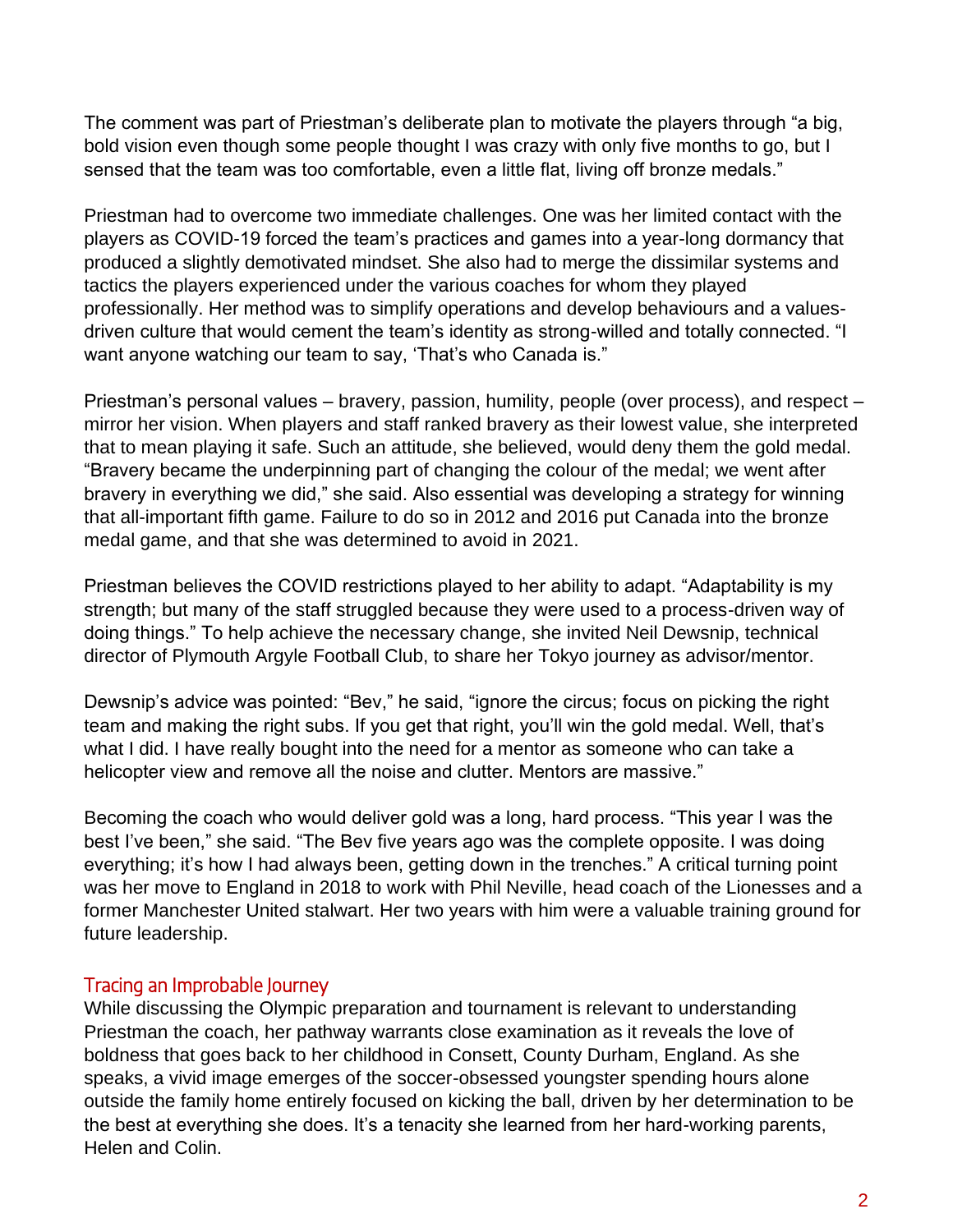At Castleside Primary School, Priestman was the only girl on the soccer team. Around the age of 14, she encountered John Herdman, then running the local soccer school and now head coach of Canada's men's team. She opted to play on the boys' futsal team, which Herdman operated throughout the week, instead of the girls, who met once weekly. "I put cones down and I played; I channeled everything into soccer," she said. While later inspired by Herdman to coach, she was also drawn to teaching thanks to an "unbelievable first experience" with Mrs. Jacques, her primary school teacher who was "nurturing and saw something in me, and so I was passionate about teaching. Put soccer and teaching together and hence coaching."



Priestman, who admits to being a bright but average student, attended a secondary school that was "very rough, very tough, very poor." The first in her family to pursue higher education, she went to college for a two-year, preuniversity bridging program that granted a coaching diploma. She accepted that the move meant leaving Consett, likely forever, as she "opened up to a whole new world" in boldly pursuing her passion for soccer and coaching. "I went from Bev the average student to winning Student of the Year awards; I absolutely aced my course and got my first coaching job at a local sports centre."

Next came an honours science and football degree from Liverpool John Moores University (2004-2007) and another transformative encounter, this time with Maureen (Mo) Marley, a former soccer legend for England then coaching Everton Ladies Football Team. Marley, who was Priestman's first encounter with a woman coach, agreed to

her request to attend a training session. That first session led to another and, after observing Marley every night for six weeks, Priestman was invited to lead a warm-up. A coaching career, her lifelong dream, was becoming feasible.

In the meantime, Herdman had moved to New Zealand in 2003 to become that country's Coach Education Manager and later Director of Football Development. Appointed head coach of the women's national team in 2005, he offered Priestman a full-time coaching position, which the 21-year-old boldly accepted. She spent the next five years leading coaching and women's development. While there, she met her wife, Emma Humphries, who had previously played for the Ferns.

In 2011, Herdman became head coach of Canada's national women's team and invited Priestman to lead the Women's Excel Director U-14 to U20 program (see link below) and serve as his assistant. Five years later, she made another bold move. After her years with Herdman, it was time to explore other coaching methodologies if she were to accelerate her career path. Her choice, to return to England to assist Neville, was productive as she contributed to several significant results, including the team's victory at the 2019 SheBelieves Cup and finishing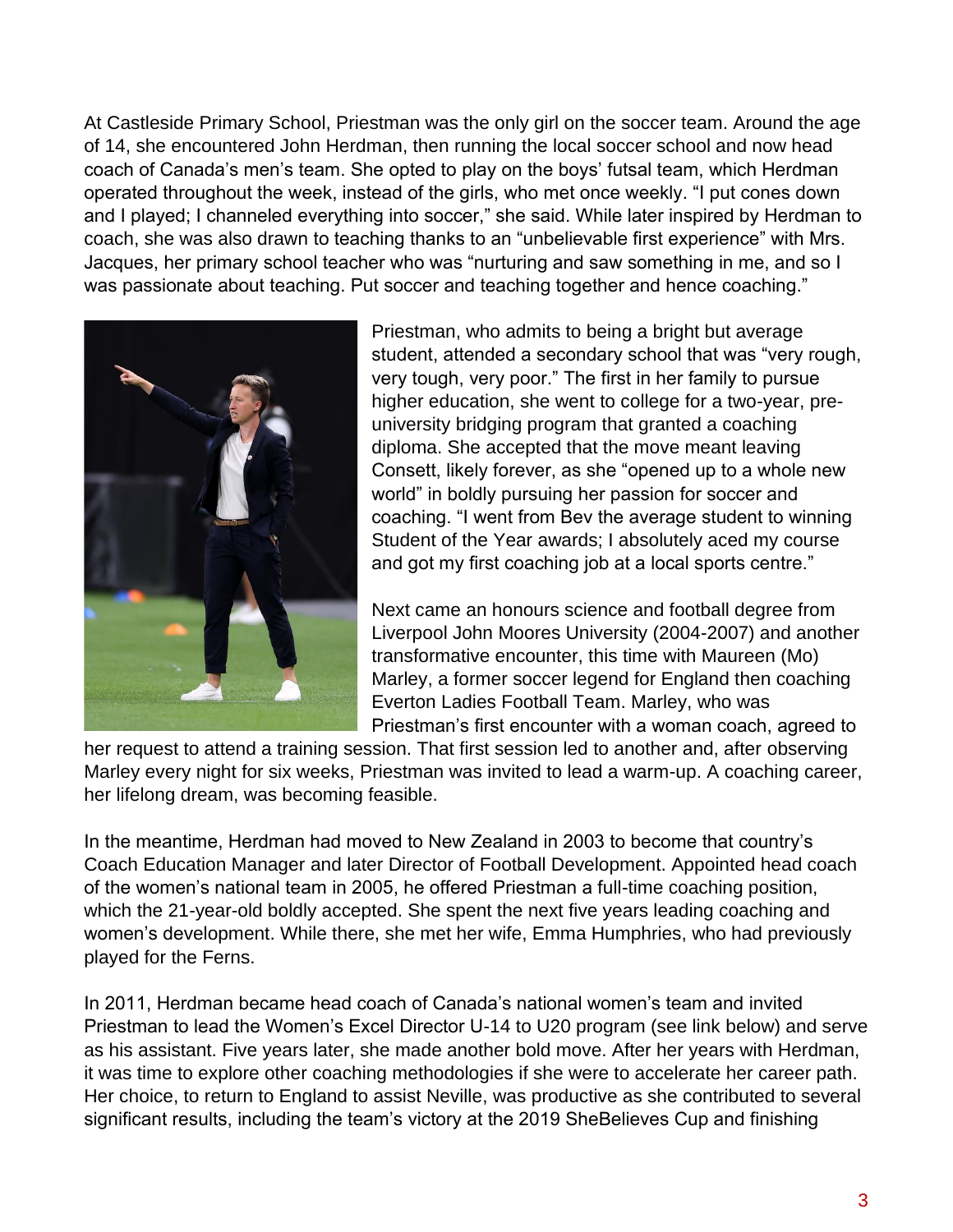fourth at the 2019 FIFA Women's World Cup. Shortly afterwards, Priestman became coach of England's U-18 side.

Priestman calls Neville "the icing on the cake" and the complete opposite to Herdman, whom she describes as "a workhorse with a great brain. John's my foundation; I spent nine years learning from him and then the Phil experience was fantastic for me. It was about people, about balance, about stepping back and letting others lead. If I hadn't experienced Phil, I wouldn't have done what I did with Canada. Diversity in your mentors, to see different ways of coaching, is critical."

In July 2020, Kenneth Heiner-Møller, Herdman's successor as Canada's head coach, resigned to rejoin the Danish Football Association as head of coach education. Priestman seized the opportunity to apply for the position, knowing she was ready to lead a national team.

#### On Parenthood

Priestman and Humphries are the parents of Jack, who was born in 2018, nine weeks before their move to England. Asked how she manages that role, Priestman said: "I don't!"

Humphries also keeps a hectic schedule as the Vancouver Whitecaps director of women's football development and head coach of the national U-17 team. Before settling in Vancouver in 2020, the couple managed relocations that took them from New Zealand to Canada, Canada to England, and back to Canada. Perhaps the toughest move was to England, with Humphries adapting to motherhood while Priestman was "living her dreams", which included 52 days away to prepare for the 2019 World Cup. The move back to Canada was equally challenging with Priestman settling into her head coach job amid a pandemic, Humphries and Jack enduring a two-week quarantine in a New Zealand hotel in order to visit relatives, the family reuniting after eight weeks apart, only to have Priestman immersing herself in Olympic preparation and then the Games themselves.

Frequently Priestman is the solo parent as Humphries' coaching job also entails travelling so it is, as she says, difficult. "… we just survive. I wish I could say we have it mastered; we don't, but I have a better perspective on life because of being a parent … in the past it was all high performance. Now I am a better boss because I have staff who have kids and I am very big with, 'take time with the family' because I have an appreciation of its importance."

#### The Olympic Final and Beyond

Priestman's day began with a request from Neil Dewsnip to forego her traditional game day nap to meet with him. She reluctantly agreed. Telling her to sit down, he ran videos from people who were meaningful to her – Phil Neville, Gareth Southgate, the England men's manager, and goalkeeper specialist Mark Mason. "He had gone out of this way to get the videos … I bawled my eyes out. I'm going to the final and these people are proud of me. I was overwhelmed."

That final will forever be remembered as one of the most memorable, stress-inducing moments in Canada's sport history. When it was over, Canadians rejoiced.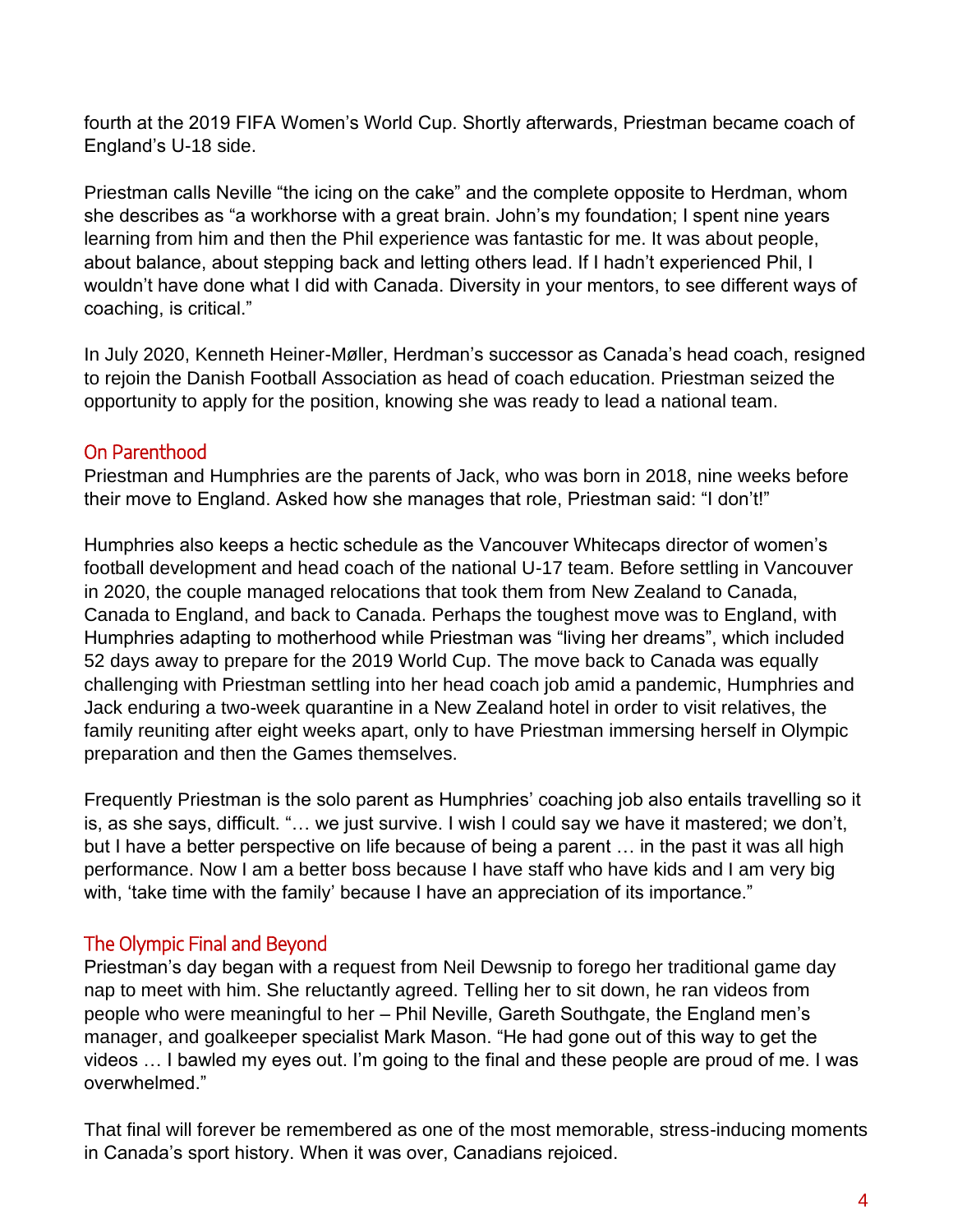Before that, however, Team Canada had to handle the quarter-final against Brazil, a stressful, must-win game if the colour of the medal were to change. "Once we won, I knew we would go all the way, would beat the U.S. I can't tell you why; I just knew."

Much of the post-game analysis of the final focused on Priestman's substitutions. In early 2020, FIFA announced that a maximum of five substitutes per team, per game would be allowed, up from the traditional three. The change was made during the coronavirus shutdown "to protect players from potential injuries when play resumed." Priestman told her technical staff that she wanted Canada to make the maximum use of the rule, an approach not all accepted. She explained to them: "COVID has affected players' fitness, so I want this to be my X-Factor, I want to make the subs, I want to be bold, I want to be front-footed (proactive). And that's exactly what I was in the final." After a sluggish first half that had Sweden up 1-0, Canada needed momentum and Priestman made the first of four critical substitutions. At the 67th minute, Jessie Fleming scored the equalizer. Extra time was scoreless and so it was down to tension-filled penalty kicks that ended when first-time Olympian Julia Grosso scored the historical winner. The moment was sweet for Priestman who coached both Fleming and Grosso as U-17 players.

Priestman attributes the team's success to "the right mix of young and old players, all united in their passion to reach the next level and inspire a new generation of players."

Next stop on her journey is the World Cup scheduled for July and August 2023 in Australia and New Zealand. "This team has been brilliant at the Olympics, but failed comparatively at World Cups, having been eliminated early in the knockout stages." Canada Soccer's comprehensive analysis of past performances suggests that 2023 will be a very different World Cup for the Olympic champions.

Asked what she will challenge the players to achieve in 2023, Priestman explained: "Winners of the World Cup get a star on their shirts so it might be around the star. I'm thinking about it!"

#### About the author

Sheila Robertson is the founding editor and an author for the *Canadian Journal for Women in Coaching*; the author of *Shattered Hopes: Canada's Boycott of the 1980 Olympic Games*; the editor and an author for *Taking the Lead: Strategies and Solutions from Female Coaches*; a contributing author to *Playing It Forward: 50 Years of Women and Sport in Canada* and *Women in Sports Coaching* (Routledge 2016), and the founding editor and lead writer of *Champion* magazine and of *Coaches Report* magazine. Visit her website at [A Piece of](http://canadiansporthistory.ca/)  [Canadian Sport History.](http://canadiansporthistory.ca/)

#### **Links**

[https://www.chatelaine.com/living/2021-doris-anderson-awards/#gallery/doris-anderson](https://www.chatelaine.com/living/2021-doris-anderson-awards/#gallery/doris-anderson-awards/slide-1)[awards/slide-1](https://www.chatelaine.com/living/2021-doris-anderson-awards/#gallery/doris-anderson-awards/slide-1)

[Christine Sinclair honoured by FIFA for goal-scoring record \(msn.com\)](https://www.msn.com/en-ca/weather/topstories/christine-sinclair-honoured-by-fifa-for-goal-scoring-record/vi-AASTzTW)